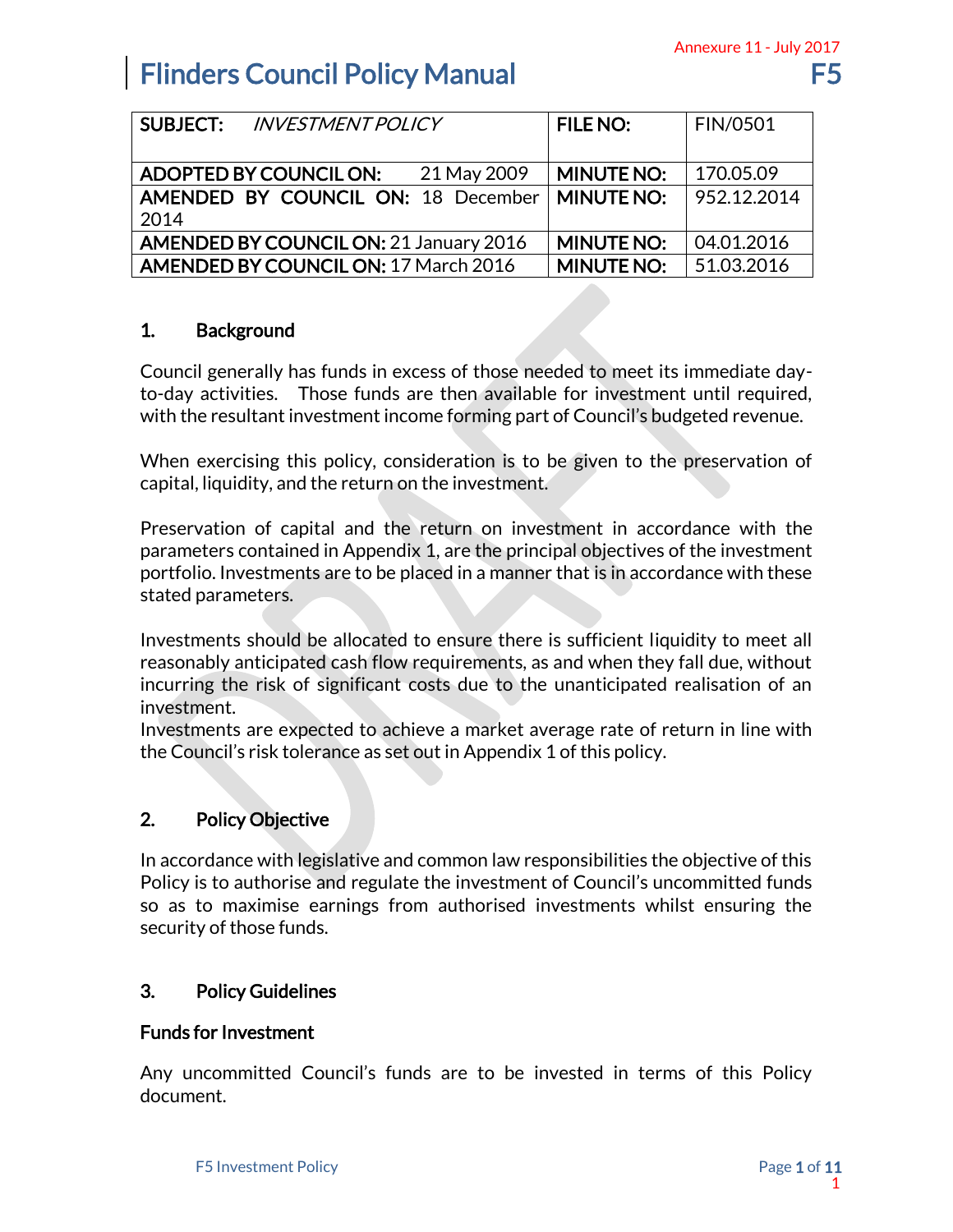### Authority for Investment

Investments of Council's funds are to be in accordance with Council's power of investment under:

- Local Government Act 1993 Section 75.
- The Trustee Amendment (Investment Powers) Act 1997

## Prudent Persons Standard

The investment portfolio will be managed with the care, diligence and skill that a prudent person would exercise. As trustees of public monies, officers are to manage the Council's investment portfolio to safeguard the portfolio in accordance with the spirit of this policy, and not for speculative purposes.

## Ethics & Conflicts Of Interest

Officers of the Council and Councillors will not engage in personal activities that may conflict with the proper execution and management of the Council's investment portfolio. All officers and Councillors must disclose any actual or potential conflict of interest to the General Manager who shall disclose the interest in accordance with prescribed practice. In the case of the General Manager such a disclosure is to be made to the Mayor. Annexure 11 - July 2017<br>
F5<br>
buncil's power of<br>
e and skill that a<br>
officers are to<br>
lio in accordance<br>
and activities that<br>
and activities that<br>
of the Council's<br>
ise any actual or<br>
close the interest<br>
Manager such a<br>
men

Any person from whom advice is sought in relation to investments must also declare, in writing, that they have no actual or potential conflict of interest.

## 4. Approved Investments

Investments made under delegation are limited to the following:-

- A. Commonwealth/State/Territory Government security (eg bonds);
- B. Interest Bearing Deposits issued by an authorised deposit taking institution (ADI);
- C. Bills of Exchange guaranteed by an authorised deposit taking institution; and
- D. Deposits with Tasmanian Public Finance Corporation.
- E. Managed Funds recommended by Council's selected Investment Advisor refer Clause 6.3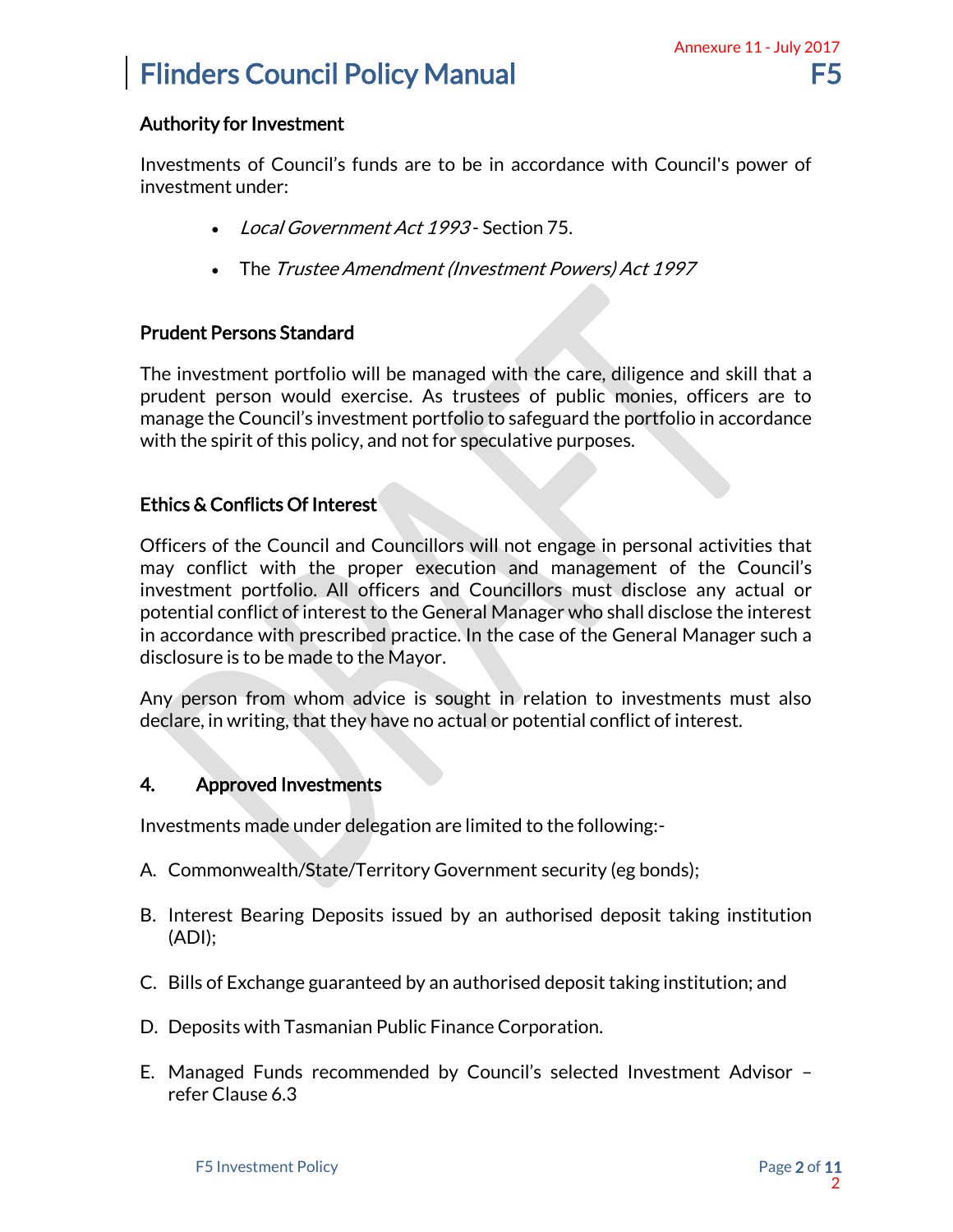F. Infrastructure for the benefit of the Community.

F.G. A managed fund may use derivatives to achieve its investment objectives to gain exposure to assets and markets. Derivatives may also be used to reduce risk and act as a hedge against adverse movements in a particular market and/or in the underlying assets. Derivatives may not be used to achieve a leveraged position, long or short, in any underlying asset class within the Fund. The use of derivatives must be fully explained in the Fund Product Disclosure Statement and use of the Fund must be approved by Council (or delegated person) prior to investment. Annexure 11 - July 2017<br>
F5<br>
ent objectives to<br>
e used to reduce<br>
articular market<br>
sed to achieve a<br>
within the Fund.<br>
oduct Disclosure<br>
cil (or delegated<br>
cil (or delegated<br>
d contracts and<br>
ow (leverage) in<br>
considerati

## 5. Prohibited Investments

The following investments are prohibited under this policy:-

- A. Derivative based financial instruments;
- B. Principal only investments or securities that provide potentially nil or negative cash flow;
- C. Investments that have underlying futures, options, forward contracts and swaps, unless within a managed fund; of any kind;
- D. Any type of collateralised debt obligation investment; and
- E. Any financial investment that requires the Council to borrow (leverage) in order to make that investment.

## 6. Investment Guidelines

In order to meet the policy objectives the Council must take into consideration all of the following factors when carrying out investment functions:-

- a) The investment strategy detailed in Appendix 1.
- b) Interest Rate;
- c) Access to, and customer service history of, the institution; and
- d) Available history of Managed Funds recommended by the Investment Advisor.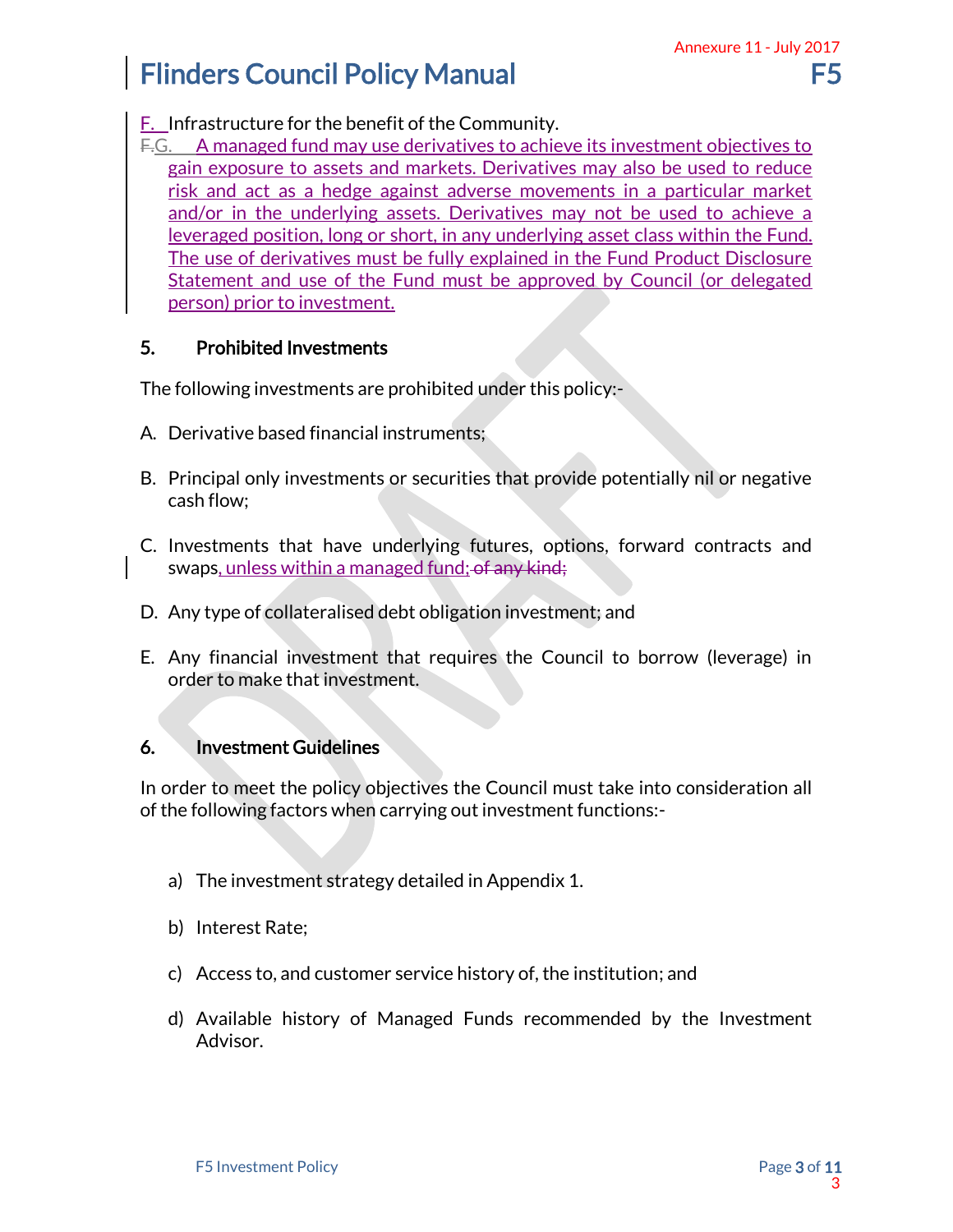### 6.1 Risk Assessment Framework

Investments are expected to achieve a market average rate of return taking into consideration the following risk assessment framework.

- a) Preservation of Capital the requirement for preventing losses in an investment portfolio's total value.
- b) Diversification the requirement to place investments in a broad range of products so as not to be over exposed to a particular sector of the investment market, as detailed in Appendix 1. Council may at times choose to invest 100% of funds in cash.
- c) Market Risk the risk that the fair value or future cash flows of an investment will fluctuate due to changes in market prices.
- d) Liquidity Risk the risk an investor is unable to redeem the investment at a fair price within a timely period.
- e) Maturity Risk the risk relating to the length of term to maturity of the investment. The larger the term, the greater the length of exposure and risk to market volatilities.

### 6.2 Interest Rate and Quotations on Investments

Not less than two (2) quotations shall be obtained from authorised deposit taking institutions and Managed Funds investments.

## 6.3 Investment advisor

Where Council obtains the services of an investment advisor, the advisor must be approved by Council and licensed by the Australian Securities and Investment Commission or operate as a corporate representative of a body and licensed. The advisor must demonstrate their ability to choose the most appropriate product within the terms and conditions of this policy. Annexure 11 - July 2017<br>
F5<br>
Eturn taking into<br>
ing losses in an<br>
a broad range of<br>
ar sector of the<br>
il may at times<br>
ash flows of an<br>
einvestment at a<br>
einvestment at a<br>
end risk<br>
exposure and risk<br>
ed deposit taking<br>
ed

The advisor will be required to provide written confirmation that it does not have any actual or potential conflicts of interest in relation to the products that it may be reviewing or recommending.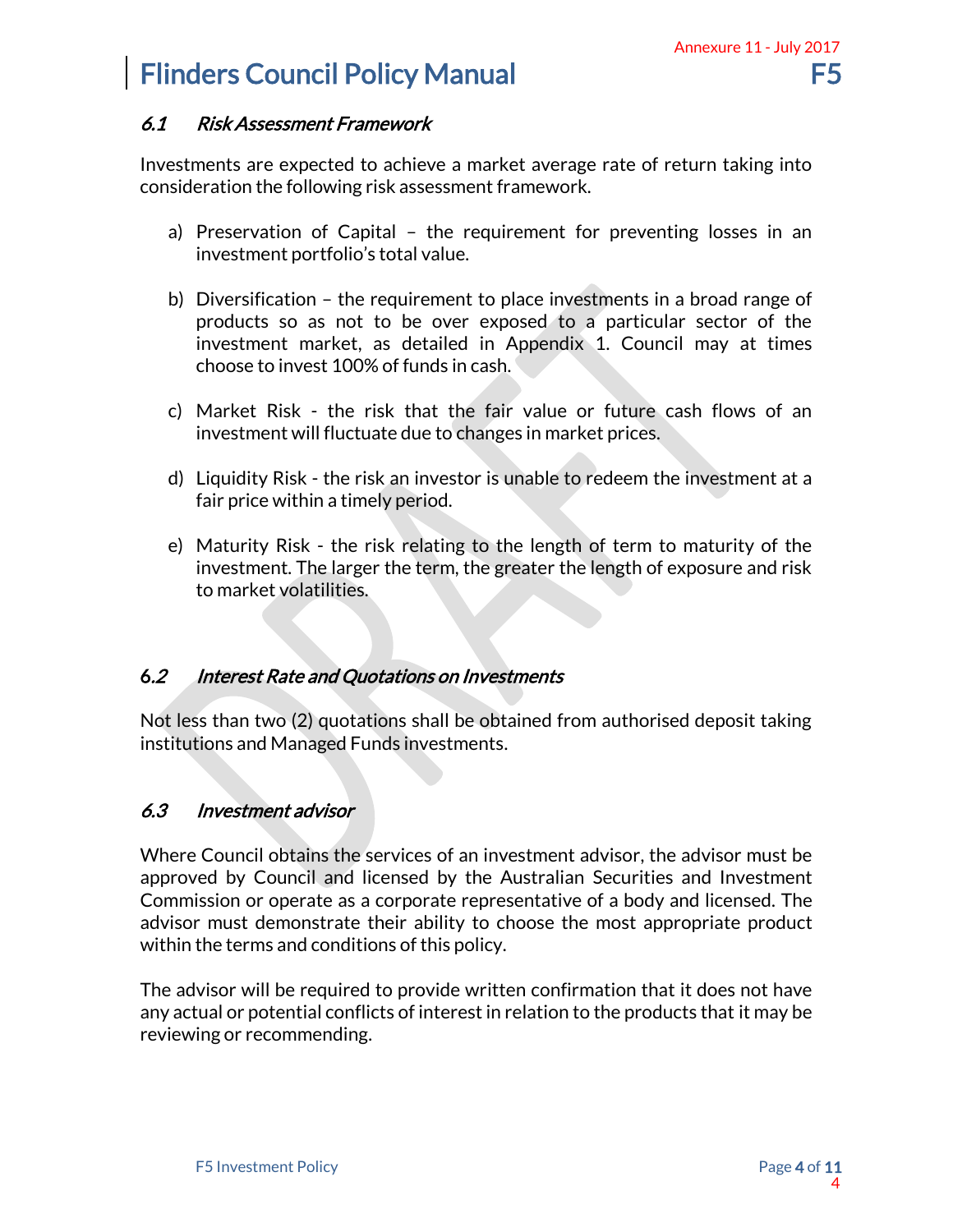## 7. Reporting

Documentary evidence must be held for each investment and details thereof maintained in an investment Register. The documentary evidence must provide the Council legal title to the investment. Certificates must be obtained from the financial institutions confirming the amounts of investments held on the Council's behalf as at 30 June each year and the General Manger to ensure the confirmation is reconciled to the Investment Register. Annexure 11 - July 2017<br>
F5<br>
d details thereof<br>
tained from the<br>
on the Council's<br>
the confirmation<br>
financial records<br>
be provided to<br>
lio in terms of<br>
the and changes in<br>
ons to this policy<br>
dvantage and/or<br>
ajor variati

All investments are to be appropriately recorded in the Council's financial records and reconciled at least on a monthly basis.

A monthly report summarising investment performance will be provided to Council. A quarterly report detailing the investment portfolio in terms of performance, percentage exposure of total portfolio, maturity date and changes in market value will also be provided to Council.

### 8. Variations to Policy

The General Manager is authorised to approve temporary variations to this policy in exceptional circumstances, if the investment is to Council's advantage and/or also due to revised legislation.

Such variation will be reported to the Mayor immediately. All major variations to this policy will be submitted to Council for approval prior to the enactment.

### 9. Review

This Investment Policy will be reviewed at least every 2 years, or as required in the event of legislative changes.

Any amendment to the Investment Policy must be by way of Council resolution.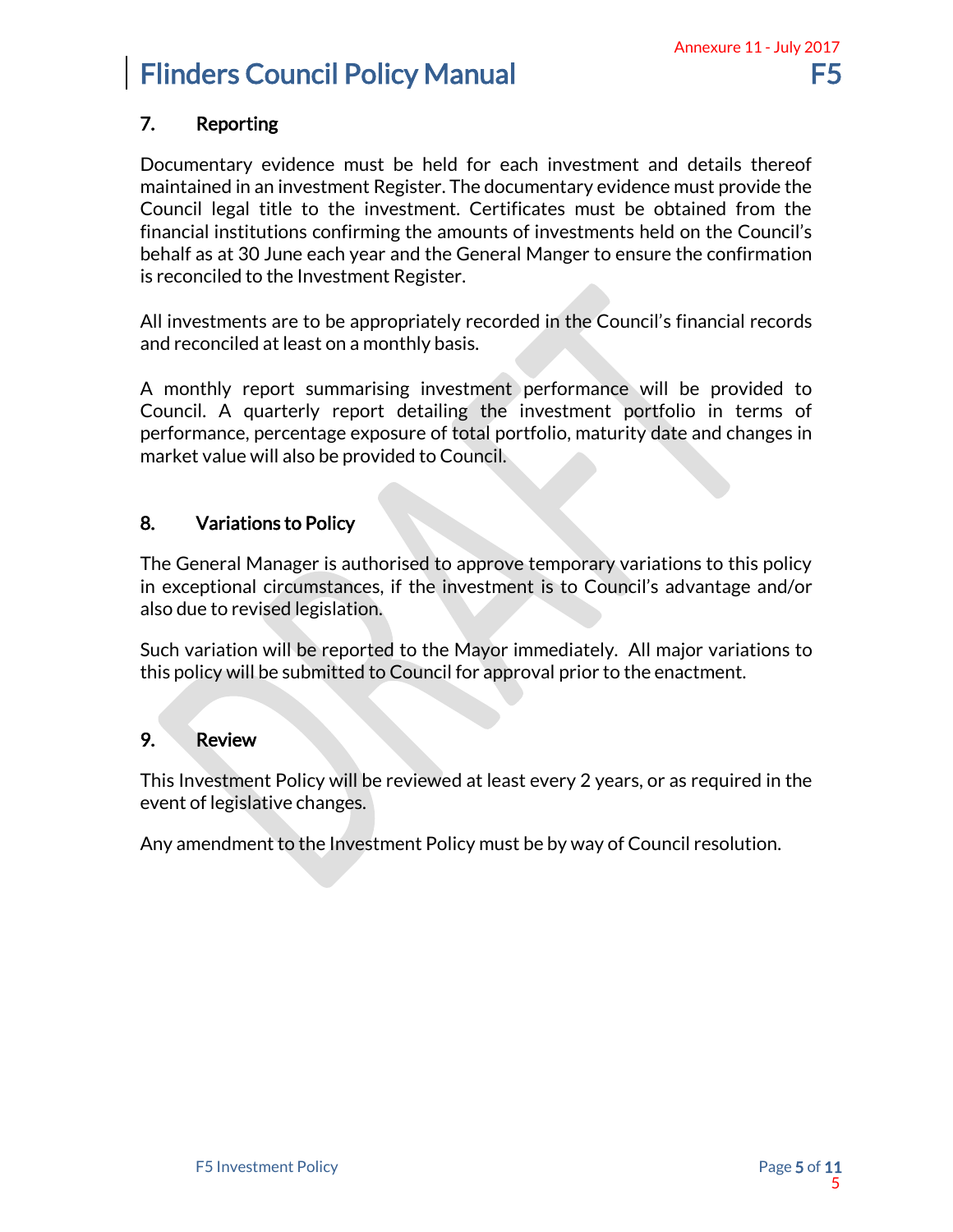## Appendix 1

### Flinders Council – Investment Strategy

#### **Introduction**

This investment strategy documents the intent of Flinders Council ("Council") when purchasing, holding and selling investments pursuant to the Investment Policy of which this document forms an integral part.

The general intent is to maintain a well-diversified portfolio to support Council's requirements for income and possible capital drawings in the both the short and long terms, but bearing in mind the need to preserve the underlying capital investment. Annexure 11 - July 2017<br>
F5<br>
Unitary 11 - July 2017<br>
the Investment<br>
Unitary the Short and<br>
Inderlying capital<br>
nade through an<br>
olicy<br>
return within the<br>
consideration of<br>
the consideration of<br>
flation rate.<br>
the payments

This strategy applies to either direct investments or those made through an Investment Advisor selected under Clause 6.3 of the Investment Policy

#### Investment Objectives

Council shall always act prudently to obtain the maximum rate of return within the set parameters, the need for income, access to cash and in consideration of appropriate levels of diversification.

#### Performance Objectives

Council has considered the current and likely expenditure and time frame needs and has determined that it is appropriate to provide a long term return on capital of a minimum of 2% per annum (net of taxes) above the underlying inflation rate.

#### Interest

Council at budget time shall determine the proportion of interest payments to be reinvested.

### Risk Profile

In light of the Investment Objectives of this document Council has determined the asset allocation and appropriate ranges to be applied, either directly or through managed funds, are: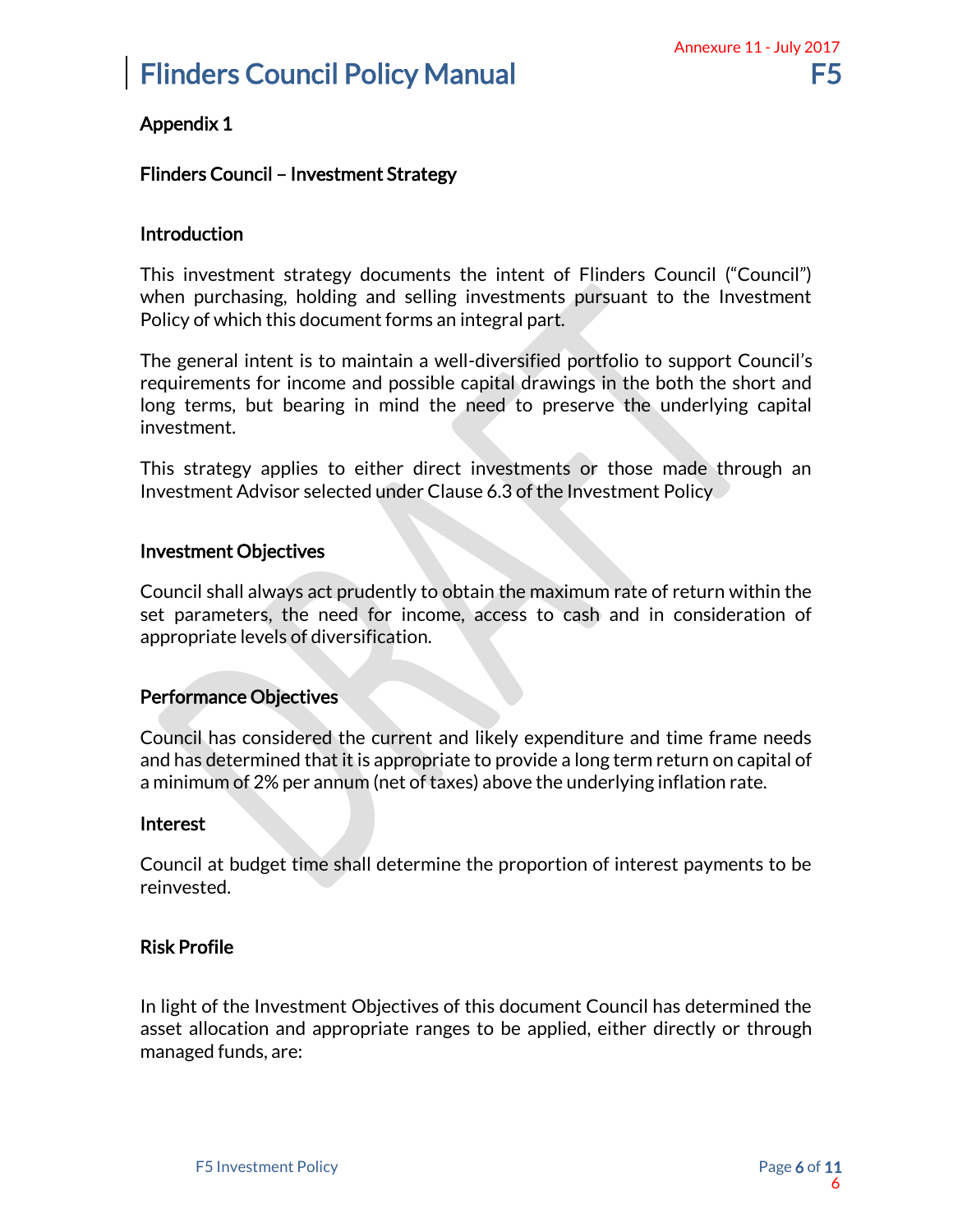| <b>Asset Classes</b>                   | Minimum | <b>Maximum</b> |
|----------------------------------------|---------|----------------|
| Cash                                   | 5%      | 100%           |
| Fixed Interest - Australian            | 5%      | 25%            |
| Fixed Interest - International         | 5%      | 25%            |
| Property Trusts - Australian           | 5%      | 10%            |
| <b>Property Trusts - International</b> | 5%      | 10%            |
| <b>Property Direct</b>                 | 0%      | 5%             |
| Shares - Australian                    | 5%      | 30%            |
| Shares - International                 | 5%      | 30%            |
| Infrastructure                         | 0%      | 5%             |
| Alternative                            | 0%      | 15%            |
| Exotic                                 | 0%      | 5%             |

### Australian Fixed Interest

Australian Fixed Interest investments can be made in two forms: ASX listed or unlisted via a managed fund. As a defensive investment, this asset class must be evaluated on its merits as to its potential capacity to provide income and a degree of negative correlation to equity market volatility. As the barriers to entry for direct investments into bonds can be high, Council shall generally consider investing in this asset class through the use if managed funds. Annexure 11 - July 2017<br>
F5<br>
Ins: ASX listed or<br>
iers to entry for<br>
iers to entry for<br>
nerally consider<br>
Inst liquid form of<br>
Inst liquid form of<br>
e. The risk is the<br>
Ito purchase one<br>
Page 7 of 17

### Property

Property in the form of owning a direct asset is typically the least liquid form of investment. Typically, it requires a buyer at the time of offer to purchase the entire building and/or land. This can have a considerable lead time.

However property can provide a relatively secure level of income. The risk is the inability of the tenant to meet their rental obligations.

One final consideration with direct property is the capital required to purchase one asset. This may be a significant proportion of Council's assets.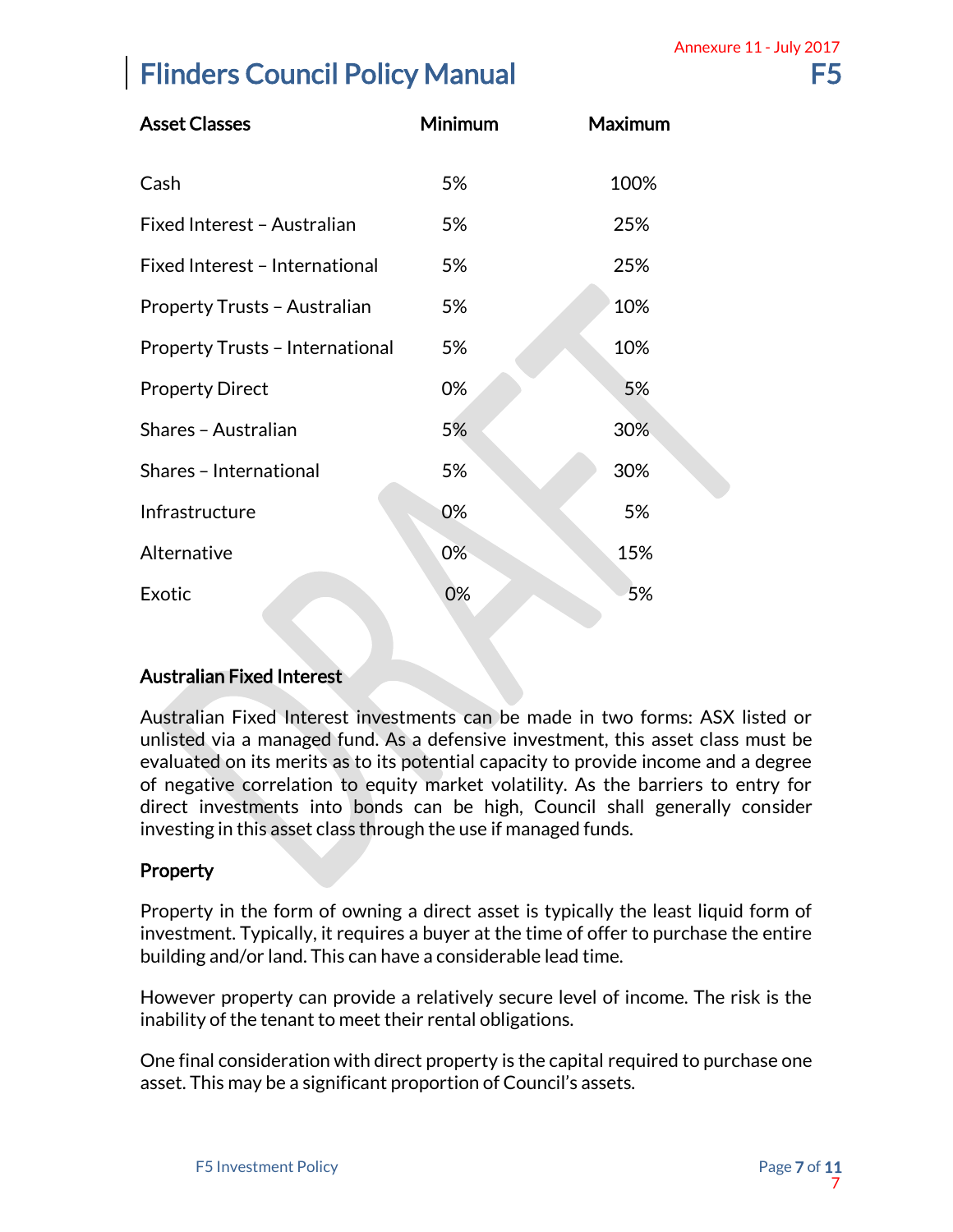Should the Investment Advisor consider investment in a direct property it shall obtain appropriate valuations for the purchase price and rental income to satisfy themselves that the price or units of the property reflect the true value of the investment.

An investment in managed funds will generally provide more diversification through exposure to various properties across different property markets in Australia and overseas and will provide a more liquid form of investment as:

- The investment is unlikely to be more than a few percent of the total value of such a managed fund; and
- Because the managed fund is listed, there will generally be a number of potential buyers.

In terms of managed funds property ownership the Investment Advisor will have greater flexibility in their decision making.

#### Shares – Australian

Share investments can be made in two forms, listed or unlisted via a managed fund.

When considering investments in the form of direct shareholdings Council shall ensure the decision is based upon the anticipated longer term capital appreciation of the investment, as measured by the increase in its share price, as well as the potential dividend stream.

When investing in direct shares Council shall also give due consideration to the current exposure of the Fund to:

- The sectors of business the companies operate within (i.e. industrial, banking, retail, resources etc.);
- The manner in which the companies act and respond in various market conditions, (i.e. recession, recovery etc.); and
- The requirement for ongoing monitoring of such investments on a regular basis.

Where Council is of the opinion it does not hold or have access to the requisite skill set or experience or time to appropriately evaluate and monitor a portfolio of direct shareholdings, then the investments shall be made through managed funds recommended by the selected Investment Advisor approved and appointed by Council. Annexure 11 - July 2017<br>
F5<br>
property it shall<br>
ncome to satisfy<br>
rue value of the<br>
e diversification<br>
erty markets in<br>
tment as:<br>
of the total value<br>
be a number of<br>
Advisor will have<br>
a managed fund.<br>
a managed fund.<br>
e,

Managed funds may also be used as an investment option in conjunction with a portfolio of direct shareholdings or in isolation.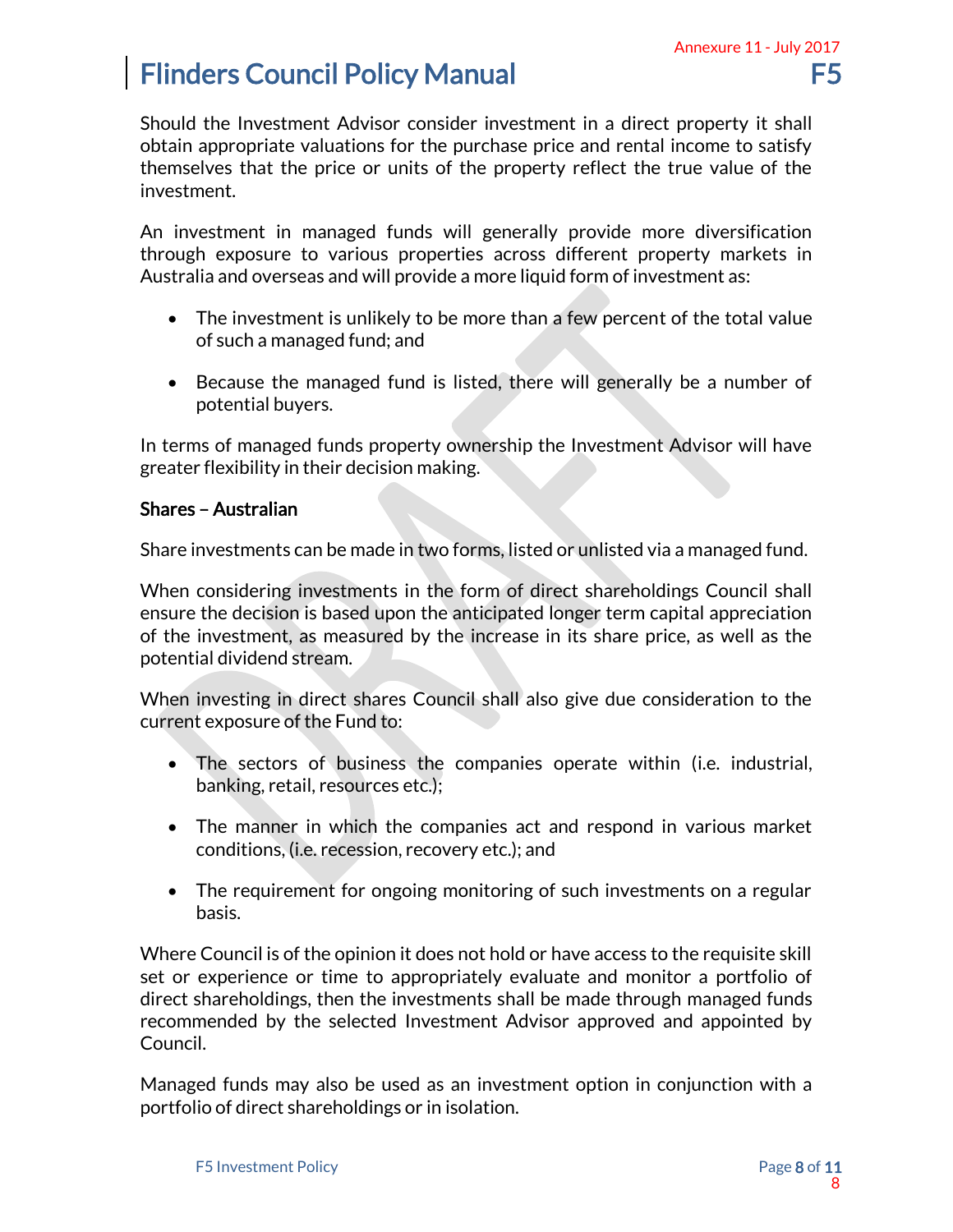The tax effectiveness of franking credits which are derived from holding investments may form part of the investment decision.

The Australian equity component of the portfolio is to be managed within the following guidelines:

- The majority of the exposure to Australian equities is to be held "directly" in stocks in the ASX 50 Index. The exposure to any one stock in the ASX 50 Index is limited to the greater of:
	- $\circ$  5% of the value of the Australian equity component of the portfolio; or
	- o 1.5 times its weighting within the ASX 200 Index.
- The maximum aggregate exposure to Australian small/mid cap stocks is to be limited to 20% of the value of the Australian equity component of the portfolio; and
- o The exposure to any one listed investment company and/or unlisted managed fund and/or other similar investment vehicle is limited to 7.5% of the value of the Australian equity component of the portfolio; and Annexure 11 - July 2017<br>
F5<br>
d from holding<br>
naged within the<br>
held "directly" in<br>
ck in the ASX 50<br>
c of the portfolio;<br>
d cap stocks is to<br>
d cap stocks is to<br>
d cap stocks is to<br>
d cap stocks is to<br>
d cap stocks is to<br>
	- o The exposure to any one small/mid cap stock (defined as any stock outside the ASX 50 Index held "directly" is limited to 2.5% of the value of the Australian equity component of the portfolio.

### Shares – International

Historically this asset class has provided investors with the highest capital return. Past performance is no guarantee of future performance and this asset class must be evaluated on its merits as to its potential capacity to provide:

- Income return;
- Capital return, in excess of the prevailing inflation rate by a minimum of 2.0% per annum; and
- Volatility in the capital value.

Again this asset class can be accessed through both direct investment and managed funds.

Direct investment in international shares requires more time and administration than its counterpart. As such, Council shall generally consider investing in this asset class primarily through the use of managed funds.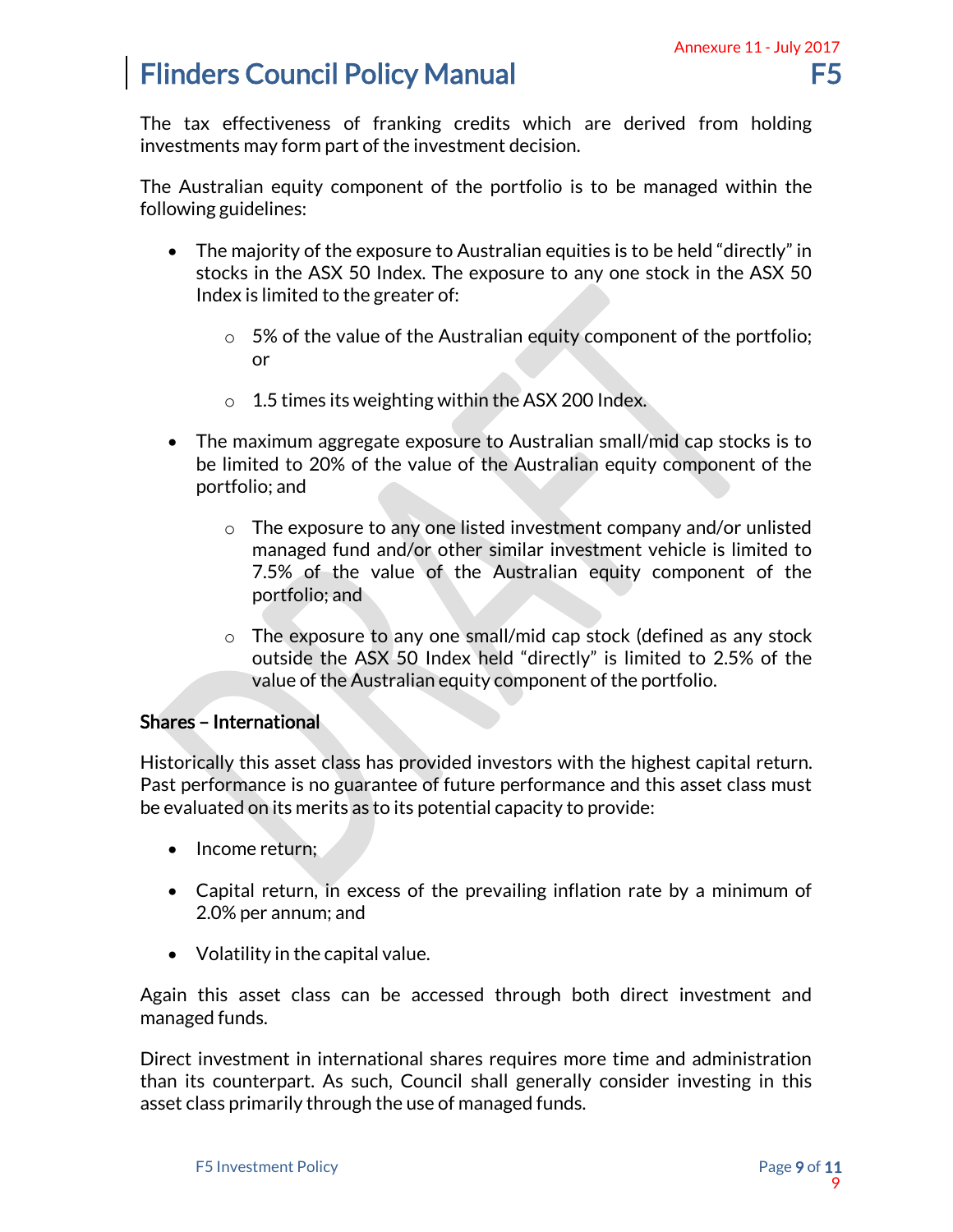#### Infrastructure Investments

Infrastructure is a relatively new asset class in Australia for private investors. It comprises investments in such assets as power and water stations and associated distribution; major roads and bridges; and air and sea ports.

The way in which these assets are financed, the nature of the services they provide and the way in which those services are charged for often means an investment in infrastructure can provide reliable and tax advantaged cash flow and potential for capital growth.

In Australia, investments in infrastructure are principally available through listed unit trusts holding a number of assets. More recently, unlisted managed funds holding direct investments and listed unit trusts have become available.

Council shall consider investing in this asset class primarily through managed funds.

#### Alternate Investments

This category of asset class is varied. It allows for all forms of asset types not covered in the other outlined asset classes. This can include unlisted and tax advantaged investments in specialists industries.

The purpose of 'alternative investments' is to provide risk and return profiles that are not correlated to any particular asset class, but instead seek to deliver 'absolute returns' that are positive in all market conditions.

#### Exotic Investments

Council may consider investments in assets that may be deemed to be exotic. In considering such an asset, Council must be able to demonstrate the investment in such an asset meets one of the arms of the Objectives of the Fund as well as the risk profile of the Fund. Annexure 11 - July 2017<br>
F5<br>
vate investors. It<br>
is and associated<br>
ices they provide<br>
an investment in<br>
and potential for<br>
le through listed<br>
lable.<br>
nrough managed<br>
fasset types not<br>
saset types not<br>
saset types not<br>
unl

#### Risk Management

In relation to the risks involved with investing the assets of the Fund, when making an investment decision Council shall give consideration to the following range of possible risks:

Mismatch Risk – The chosen investment may not be suitable for the various needs, goals and circumstance of Council.

Inflation Risk - The real purchasing power of invested funds may not keep pace with inflation.